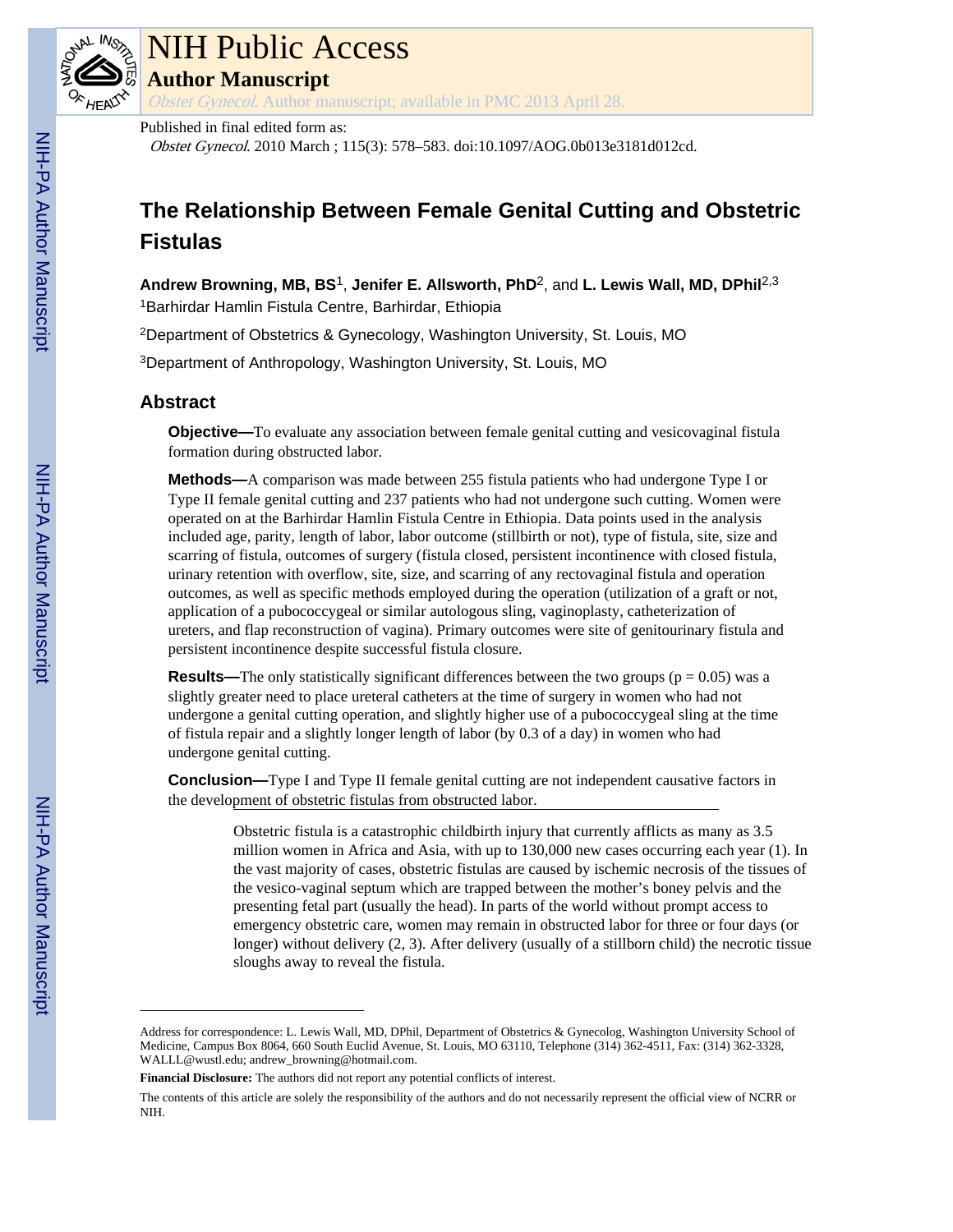Female genital cutting (also commonly referred to as either "female circumcision" or "female genital mutilation") refers to "all procedures involving partial or total removal of the external female genitalia or other injury to the female genital organs for non-medical reasons" (4). Such practices are common in traditional cultures throughout much of sub-Saharan Africa. The World Health Organization classifies these cutting procedures into four main groups (4). Type I genital cutting consists of partial or total removal of the clitoris and/ or the prepuce (clitoridectomy). Type II procedures involve partial or total removal of the clitoris and the labia minora, with or without excision of the labia majora (excision). The most extensive mutilation (Type III or "infibulations") narrows of the vaginal orifice and creates a covering seal by cutting and appositioning the labia minora and/or the labia majora, often involving excision of the clitoris as well. Type IV (miscellaneous operations) include all other harmful genital procedures carried out for non-medical purposes, such as pricking, piercing, incising, scraping and cauterization.

Over the past 20 years female genital cutting has undergone increasingly critical scrutiny because of the adverse health consequences suffered by the affected women and the human rights implications entailed by the continuance of such practices (5, 6). As a result of this increasing attention, the belief has arisen in some quarters that the eradication of female genital mutilation would also eliminate obstetric fistula (5, 7). Only a small number of studies have looked at potential linkages between female genital cutting and women's reproductive health (8–17). Our study directly addresses the presumed association between female genital cutting and obstetric fistula formation. Our objective was to evaluate any association between female genital cutting and vesicovaginal fistula formation during obstructed labor.

It has long been taught that the level at which obstruction occurs during labor determines the site at which the fistula will subsequently develop (1, 18). Thus, if labor becomes obstructed at the pelvic brim, the resulting ischemic necrosis will occur in this area and the vesicovaginal fistula that results should be high in the pelvis, perhaps in a juxtacervical location. In similar fashion, if labor becomes obstructed at the pelvic outlet, necrosis would occur lower down in the reproductive tract and the fistula should appear closer to the urethra. Because female genital cutting Types I–III involve the external genitalia, if scarring from these procedures is the cause of obstructed labor, passage of the fetus through the pelvis should be normal until it reaches the level of the pelvic outlet. Fistulas that result from external genital scarring should therefore be found extremely low in the pelvis and a high proportion of these fistulas should involve the urethra. One would also expect to find more urethral damage in fistula patients who had been subjected to previous female genital cutting. The main predictor of persistent urinary incontinence following fistula closure has also been shown to be the presence of urethral injury (19–23). Thus, if female genital mutilation is a major cause of obstetric fistula formation there should also be a higher proportion of women with persistent urinary incontinence among those who have been subjected to such cutting procedures. If the obstruction was caused by scarring of the outlet and introitus rather than by obstruction against the bones higher in the pelvis, examination of a large series of cases might show differences in the initial presentation of the fistulas as well as differences in subsequent surgical outcome when comparing cases who have and who have not undergone genital cutting procedures. This paper examines numerous variables in patients with obstetric fistulas who presented for care at the Barhirdar Hamlin Fistula Centre in northern Ethiopia with respect to the presence or absence of a history of genital cutting.

#### **Materials and Methods**

The hospital notes of 1,000 consecutive patients who had been operated on for an obstetric fistula at the Barhirdar Hamlin Fistula Centre in Ethiopia between July 2005 and July 2008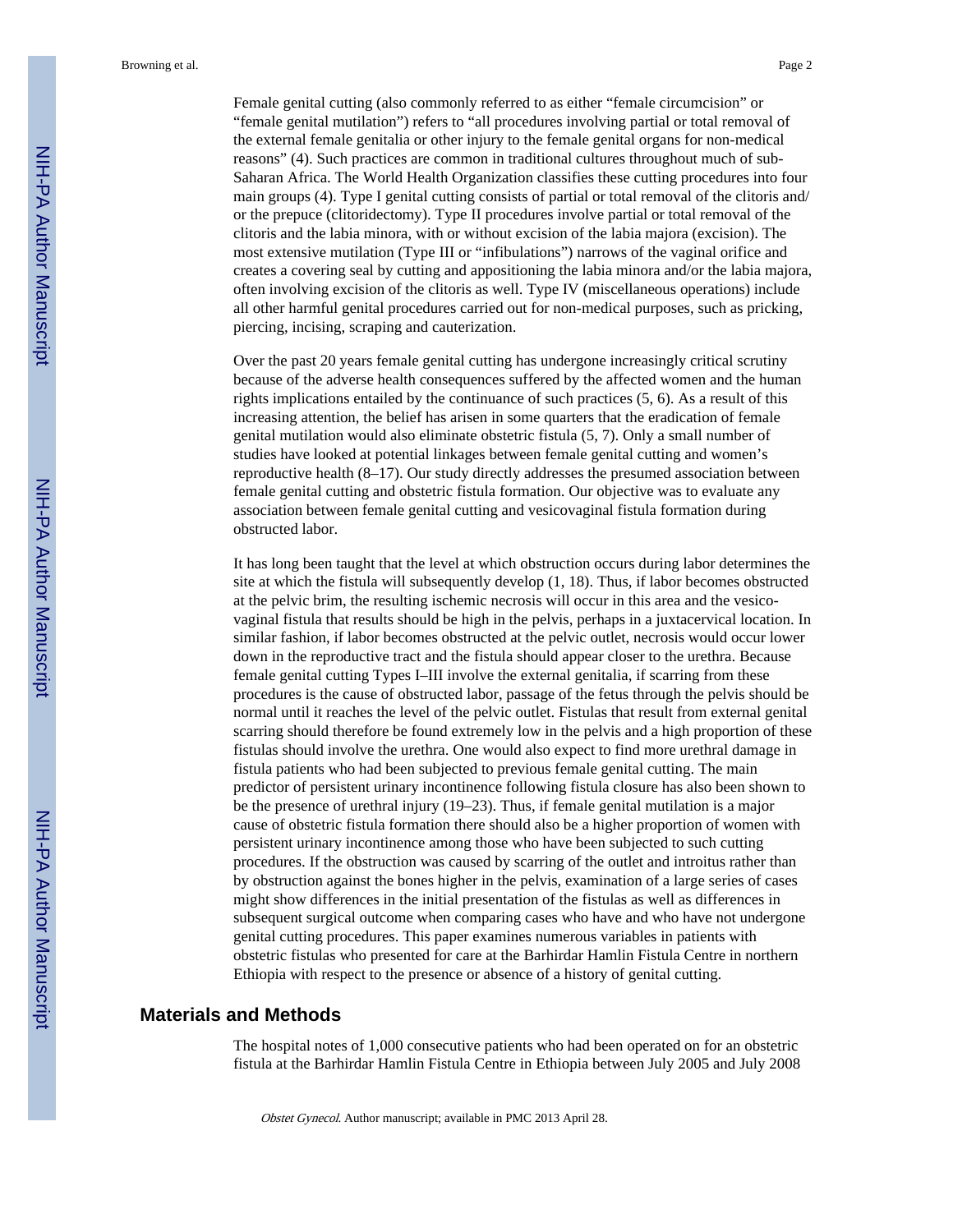were reviewed. Barhirdar, the capital of Amhara Region, is located 540 kilometers north of Addis Ababa. The Barhirdar Hamlin Fistula Centre is a satellite of the Addis Ababa Fistula Hospital. There is no formal research ethics committee at this hospital; therefore, permission to conduct the case review was obtained from the Barhirdar medical director. Cases were included in the analysis only if there was a definite notation in the chart as to the presence or absence of a prior female genital cutting procedure and only if the fistula was due to prolonged obstructed labor. These procedures were classified clinically according to the WHO system (Box 1). The charts of 492 patients had a definite notation as to whether or not they had undergone female genital cutting: in 255 cases some type of female genital mutilation was present and in 237 cases it was specifically noted that these women had not undergone such a procedure. The prevalence of female genital cutting varies greatly throughout Ethiopia, from an absence of this practice in Gambella to 94% in Afar. In Barhirdar approximately 81% of women have been "circumcised" [24]. In this region of Ethiopia most forms of genital cutting present as intermediate between Types I and II in the WHO classification system; that is, affected women commonly have had the labia minora removed but the clitoris is left intact. At other times the visible mutilation was "typical" for either a Type I or Type II procedure. Because the extent of the scarring was similar in these cases, we compared fistula patients either with or without genital mutilation.

Data-points used in the analysis included age, parity, length of labor, labor outcome (stillbirth or not), type of fistula, site, size and scarring of fistula as described by Goh's validated fistula classification system (22, 25, 26), outcomes of surgery (fistula closed, persistent incontinence with closed fistula, urinary retention with overflow incontinence, site, size, and scarring of any rectovaginal fistula and operation outcomes, as well as specific methods employed during the operation (utilization of a graft or not, application of a pubococcygeal or similar autologous sling, vaginoplasty, catheterization of ureters, and flap reconstruction of vagina). Four of the patients were excluded from this latter group as they had no bladder remaining to be able to operate upon; one from the non FGC group and three from the FGC group.

We have used sling utilization as a surrogate marker for urethral involvement as slings were employed only for Goh type 3 and type 4 fistulas. Similarly, vaginoplasty is used in this analysis as a surrogate marker for vaginal scarring, as this was only necessary in patients with moderate to severe vaginal scarring. Flap reconstruction of the vagina was used only when there was extensive vaginal loss and is also a surrogate marker for extensive vaginal loss. Ureteral catheterization (or not) reflects the position of the fistula in relation to the trigone/ureteric orifices. Catheterization was necessary only if the ureters were close to the edge of the fistula.

Our primary outcomes of interest, site of genitourinary fistula and persistent incontinence despite successful fistula closure, were used to determine the power for this analysis. For site of genitourinary fistula we had 80% power and for persistent incontinence our power was 86% to detect a difference of 5%, assuming alpha of 0.05. Power was estimated using nQuery Advisor v.7.0 (Statistical Solutions, Saugus, MA). Statistical analyses were conducted using SAS v. 9.1 (SAS Corporation, Cary, NC). Continuous measures were compared using Student's t-test. Categorical variables were initially compared using either a chi-square or Fisher's exact test. Relative risks associated with site of genitourinary fistula and persistent incontinence were estimated using Poisson regression with robust error variance. This analytic approach is appropriate in a cross-sectional study when a binary outcome is common (27).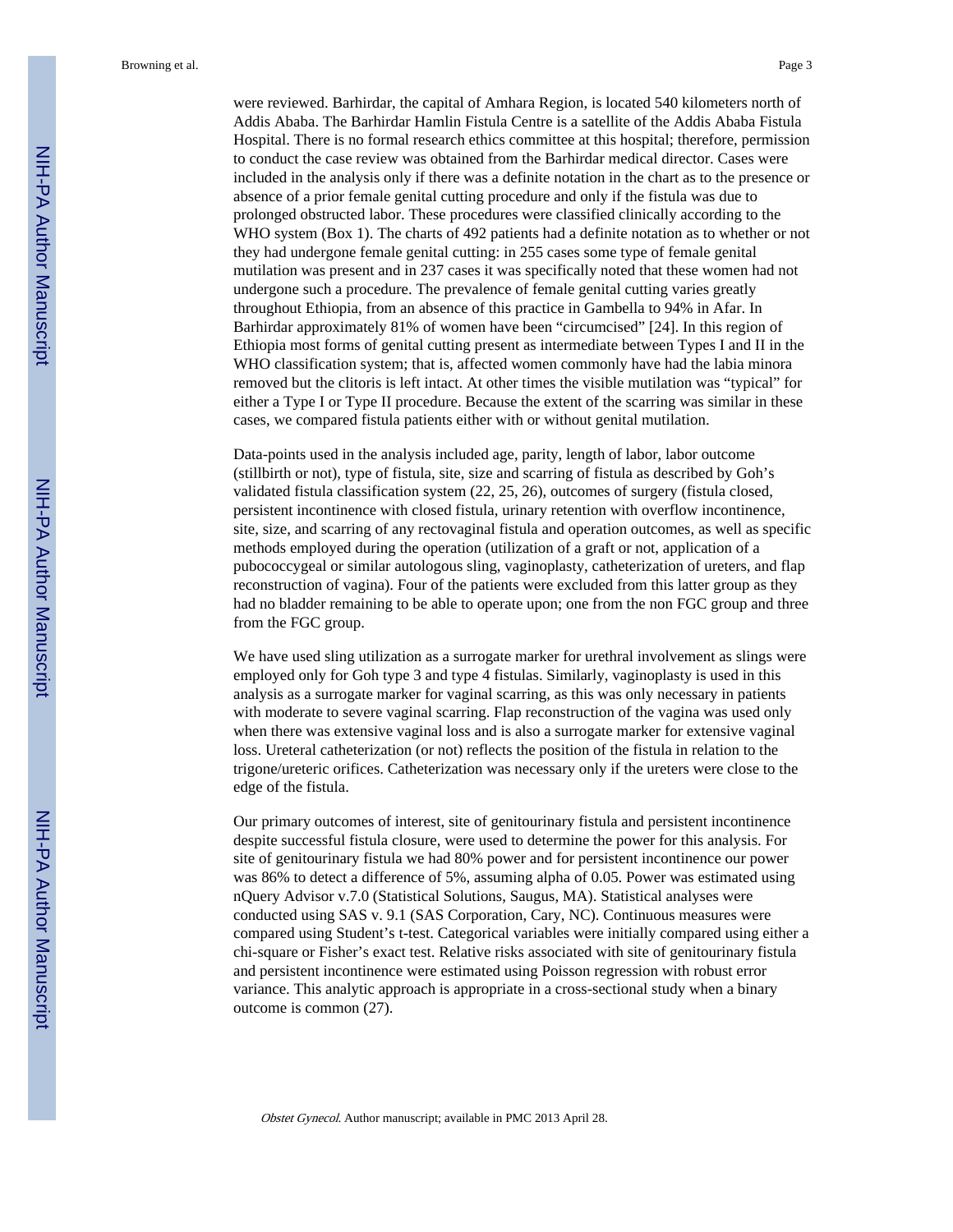## **Results**

Detailed statistical comparisons are presented in Tables 1–4. In all measured parameters the only significant differences between fistula patients with and without exposure to genital cutting was a slightly greater need to catheterize the ureters at the time of surgery in women who had not undergone genital cutting and slightly higher use of a pubococcygeal sling at the time of fistula repair and a slightly longer (0.3 days) length of labor in patients who had undergone genital cutting. We also estimated relative risks for our primary outcomes, site of genitourinary fistula ( $RR = 0.93$ ,  $95\%$  CI 0.85, 1.02) and persistent incontinence ( $RR$  0.92, 95% CI 0.82, 1.03). These results were essentially unchanged after adjustment for the potential confounding effects of age, parity, and days in labor.

#### **Discussion**

There is a widespread popular belief that female genital cutting predisposes women to the development of obstetric fistulas (5–7), but little direct evidence substantiates this belief. Several authors have looked at obstetric outcomes among immigrant women in European countries who had undergone genital cutting procedures (8, 14, 16). Some of these studies have not found any differences in prolonged labor, need for forceps or cesarean delivery, fetal distress, or perinatal deaths when African immigrants are compared to non-cut European women delivering at the same institutions (8, 16). Although infibulated women (Type III cutting) require anterior episiotomy/defibulation at the time of delivery, in one Swedish study such women actually had shorter labors than did the non-cut Swedish controls (16).

Several studies from Africa show increases in obstetric complications—mainly perineal lacerations and/or stillbirths---among women who have undergone genital cutting operations (11, 13). The World Health Organization recently completed at prospective study of delivery outcomes among 28,393 women with singleton pregnancies attending for delivery at 28 obstetric centers in Burkina Faso, Ghana, Kenya, Nigeria, Senegal and Sudan according to the presence of absence and type of genital cutting present (17). This study concluded that adverse outcomes increased according to the severity of the genital cutting with significant increases in the risk for cesarean section, postpartum hemorrhage, episiotomy, extended maternal hospital stay, and the need for infant resuscitation at delivery. Female genital cutting appeared to lead to one or two additional perinatal deaths per 100 deliveries in these countries. Unfortunately, this study contained no data on obstetric fistulas.

Our study specifically examines the possible relationship between female genital cutting and obstetric fistula formation. We do not find any clear differences in the presentation, site, size and degree of scarring in obstetric fistulas occurring in women who have undergone Type I or Type II genital cutting procedures compared to women with obstetric fistulas who have not been cut in this way. Although we found statistical significance (each with a p value of 0.05) in the need for ureteral catheterization in women who had a fistula but who had not been cut and the need for a a pubococcygeal sling at the time of fistula repair in women who had undergone a genital cutting procedure, we do not believe that either of these findings are of practical clinical significance. Geographic review of patient origins suggests that the slightly longer length of labor found in patients who had undergone genital cutting was due to their living in more remote locations, further away from medical help.

Surgical outcomes do not differ according to whether or not the woman has previously undergone female genital cutting, and physical examination gives the clear clinical impression that the amount of scarring left by Type I and Type II cutting procedures would not cause a prolonged obstructed labor. Both of these observations suggest that Type I and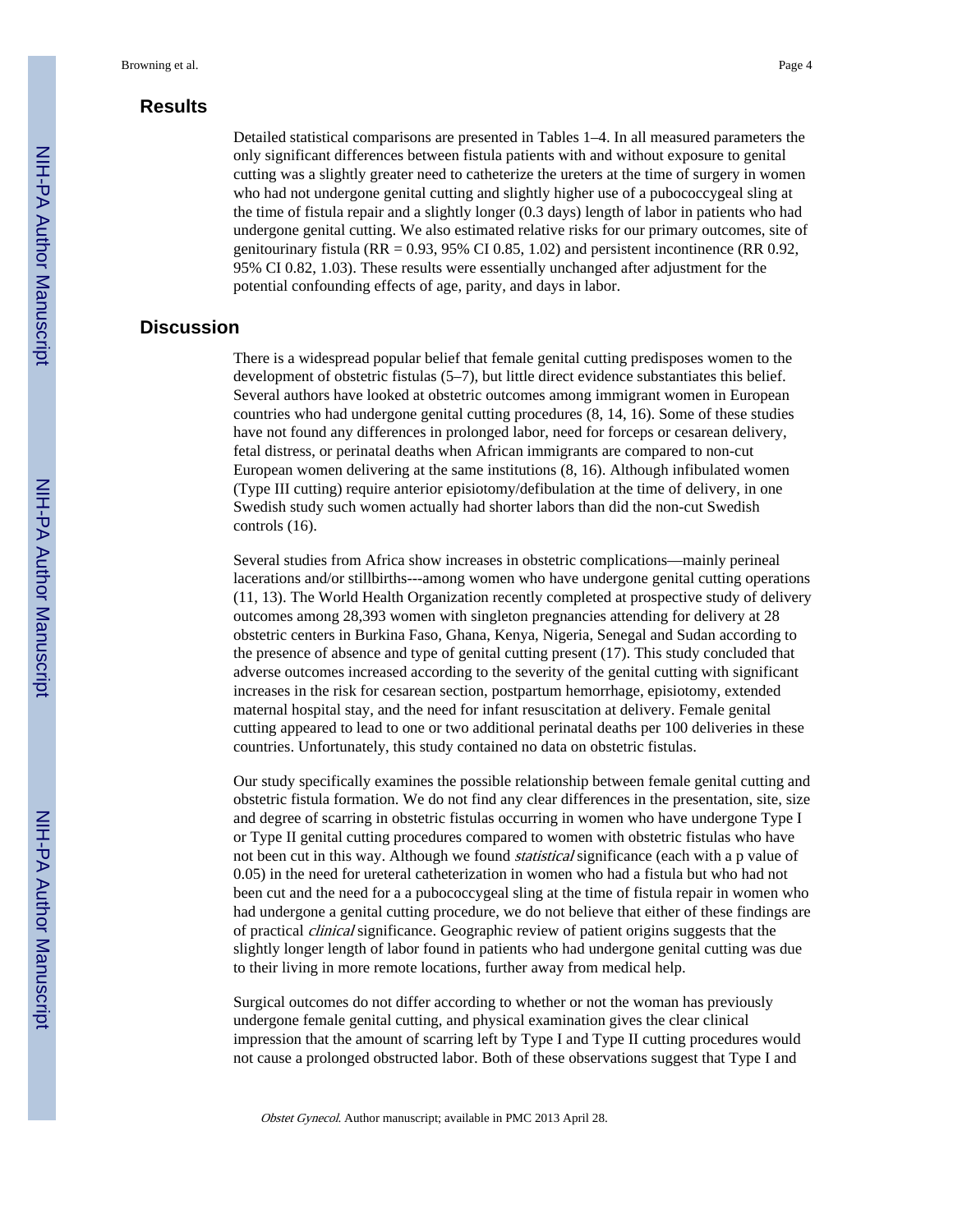Our data are insufficient to show whether or not Type III genital cutting (infibulation) contributes to obstructed labor and fistula formation, and further research on this topic is warranted. The common assumption is that increased scarring at the introitus produced by more radical forms of genital cutting could cause a delay in the second stage of labor which, in turn, might lead to an increased risk of fistula formation. Women who have undergone Type III procedures usually require defibulation at the time of delivery (9, 29) and data from Saudi Arabia on infibulated women suggest that they have a longer second stage during labor and an increased risk of post-partum hemorrhage; however, they do not appear to require cesarean section more often than non-infibulated women (9, 29). Delivery data on infibulated immigrant Somali women now living in industrialized countries show higher rates of cesarean and operative vaginal delivery, as well as increased risks of perineal laceration and post-partum hemorrhage than do non-immigrant women of the receiving countries (31–33). The reasons for these differences are unclear. Some authors suggest that poor communication and a lack of familiarity with special issues raised during the delivery of these women explains much of the increased perineal trauma and higher rates of cesarean section in these studies (33, 34). In some case defibulation itself may create a fistula: at Barhirdar two to three patients are seen each year who have undergone Type III genital cutting and who present after labor with a fistula that has obviously been caused by a traditional birth attendant cutting open both the infibulated genitalia and the urinary tract at the time of delivery.

Although there is no clear mechanical association between Type I and Type II female genital cutting and obstetric fistula formation from obstructed labor, it is very clear that obstetric fistulas are prevalent in culture-areas where genital cutting practices are also common. Rather than being a cause of obstructed labor, we believe that female genital cutting is a marker for the presence of other important risk factors that combine to promote obstetric fistulas (1). Fistulas are found where the socio-economic status of women is low, where early marriage is common and pregnancy occurs before pelvic growth is complete, where women's personal autonomy is highly restricted, where contraceptive choice is limited or non-existent and fertility is high, where women are largely uneducated and have little political power, where transportation is difficult and the medical infrastructure is inadequately developed so that timely access to emergency obstetric services is poor and those services are often of marginal quality. Together these factors combine to produce high levels of maternal mortality and obstetric morbidity, of which the obstetric fistula is a common and tragic component. It should not be surprising that female genital cutting is commonly found within this same social milieu. Although the eradication of female genital cutting is desirable from the standpoints of both women's health and human rights, the elimination of these traditional genital operations will not eliminate the obstetric fistula as a complication of childbirth. Accomplishing this will require the presence of a trained attendant during every labor and timely, universal access to competent emergency obstetric services worldwide.

#### **Acknowledgments**

The authors thank Birhanu Menber for assisting with patient care and collecting data.

Dr. Allsworth was supported in part by a Clinical and Translational Science Award (UL1RR024992) and by Grant Number KL2RR024994 from the National Center for Research Resources (NCRR), a component of the National Institutes of Health (NIH) and NIH Roadmap for Medical Research.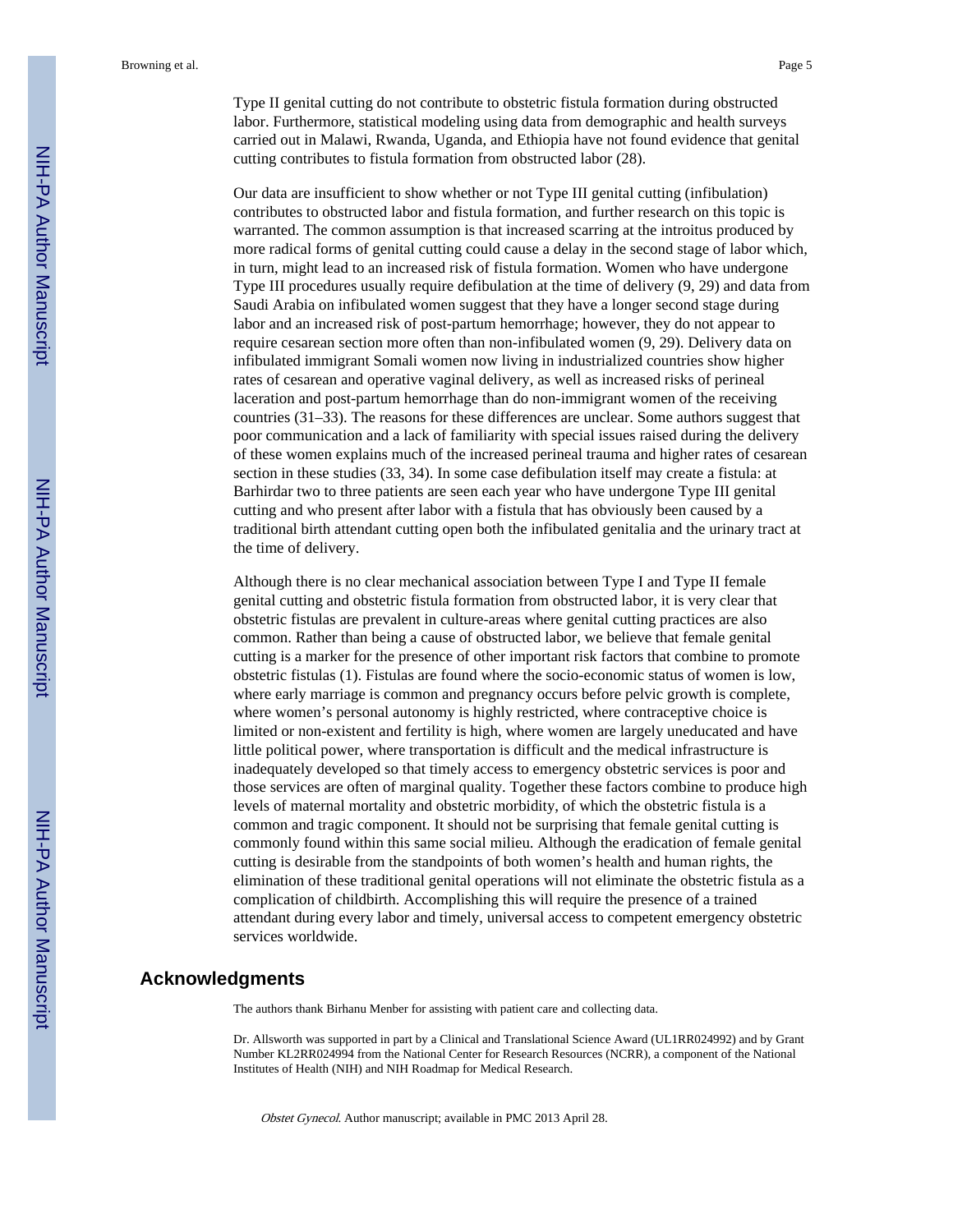# **References**

- 1. Wall LL. Obstetric vesicovaginal fistula as an international public health problem. Lancet. 2006; 368:1201–1209. [PubMed: 17011947]
- 2. Arrowsmith S, Hamlin EC, Wall LL. "Obstructed labor injury complex:" Obstetric fistula formation and the multifaceted morbidity of maternal birth trauma in the developing world. Obstetrical and Gynecological Survey. 1996; 51:568–574. [PubMed: 8873157]
- 3. Wall LL, Karshima J, Kirschner C, Arrowsmith SD. The obstetric vesicovaginal fistula: Characteristics of 899 patients from Jos, Nigeria. American Journal of Obstetrics and Gynecology. 2004; 190:1011–1119. [PubMed: 15118632]
- 4. World Health Organization. Eliminating female genital mutilation: An interagency statement UNAIDS, UNDP, UNECA, UNESCO, UNFPA, UNHCHR, UNHCR, UNICEF, UNIFEM, WHO. Geneva: World Health Organization; 2008.
- 5. Hosken, FP. The Hosken Report: Genital and Sexual Mutilation of Females. 4. Lexington, MA: Women's International Network News; 1993.
- 6. Shell-Duncan, B.; Hernland, Y., editors. Female "Circumcision" in Africa: Culture, Controversy and Change. Boulder, CO: Lynne Rienner Publishers; 2000.
- 7. Howson, CP.; Harrison, PF.; Hotra, D.; Law, M., editors. In Her Lifetime: Female Morbidity and Mortality in Sub-Saharan Africa. Washington, DC: Board on International Health, Institute of Medicine, National Academcy Press; 1996.
- 8. Berardi JC, Teillet JF, Godard J, Laloux V, Allane P, Franjou MH. Consequences obstetricales de l'excision feminine: etude chex 71 femmes africaines excises. J Gynecol Obstet Biol Reprod. 1985; 14:743–746.
- 9. De Silva S. Obstetric sequelae of female circumcision. Eur J Obstet Gynecol Reprod Biol. 1989; 32:233–240. [PubMed: 2792544]
- 10. Jones H, Diop N, Askew I, Kabor I. Female genital cutting practices in Burkina Faso and Mali and their negative health outcomes. Stud Fam Plann. 1999; 30:219–230. [PubMed: 10546313]
- 11. Hakim LY. Impact of female genital mutilation on maternal and neonatal outcomes during parturition. East Af Med J. 2001; 78:255–258.
- 12. Morison L, Scherf C, Ekpo G, Pain K, West B, Coleman R, et al. The long-term reproductive health consequences of female genital cutting in rural Gambia: a community-based survey. Trop Med Int Health. 2001; 6:643–653. [PubMed: 11555430]
- 13. Larsen U, Okonofua FE. Female circumcision and obstetric complications. Int J Gynecol Obstet. 2002; 77:255–265.
- 14. Essen B, Bodker B, Sjoberg NO, Gudmondsson S, Ostergren PO, Langhoff-Roose J. Is there an association between female circumcision and perinatal death? Bull WHO. 2002; 80:629–632. [PubMed: 12219153]
- 15. Slanger TE, Snow RC, Okonofua FE. The impact of female genital cutting on first delivery in southwest Nigeria. Stud Fam Plann. 2002; 33:173–184. [PubMed: 12132637]
- 16. Essen B, Sjoberg NO, Gudmundsson S, Ostergren PO, Lindqvist PG. No association between female circumcision and prolonged labour: A case control study of immigrant women giving birth in Sweden. Eur J Obstet Gynecol Reprod Biol. 2005; 121:182–185. [PubMed: 16054959]
- 17. WHO Study Group on Female Genital Mutilation and Obstetric Outcome. Female genital mutilation and obstetric outcome: WHO collaborative prospective study in six African countries. Lancet. 2006; 367:1835–1841. [PubMed: 16753486]
- 18. Elkins TE. Surgery for the obstetric vesicovaginal fistula: a review of 100 operations in 82 patients. Am J Obstet Gynecol. 1994; 170:1108–1118. [PubMed: 8166194]
- 19. Browning A. Risk factors for developing residual urinary incontinence after obstetric fistula repair. BJOG. 2006; 113:482–485. [PubMed: 16489933]
- 20. Wall LL, Arrowsmith SD. The "Continence Gap:" A critical concept in obstetric fistula repair. Int Urogynecol J. 2007; 18(8):843–844.
- 21. Browning A. The circumferential obstetric fistula: characteristics, management and outcomes. BJOG. 2007; 114:1172–1176. [PubMed: 17617196]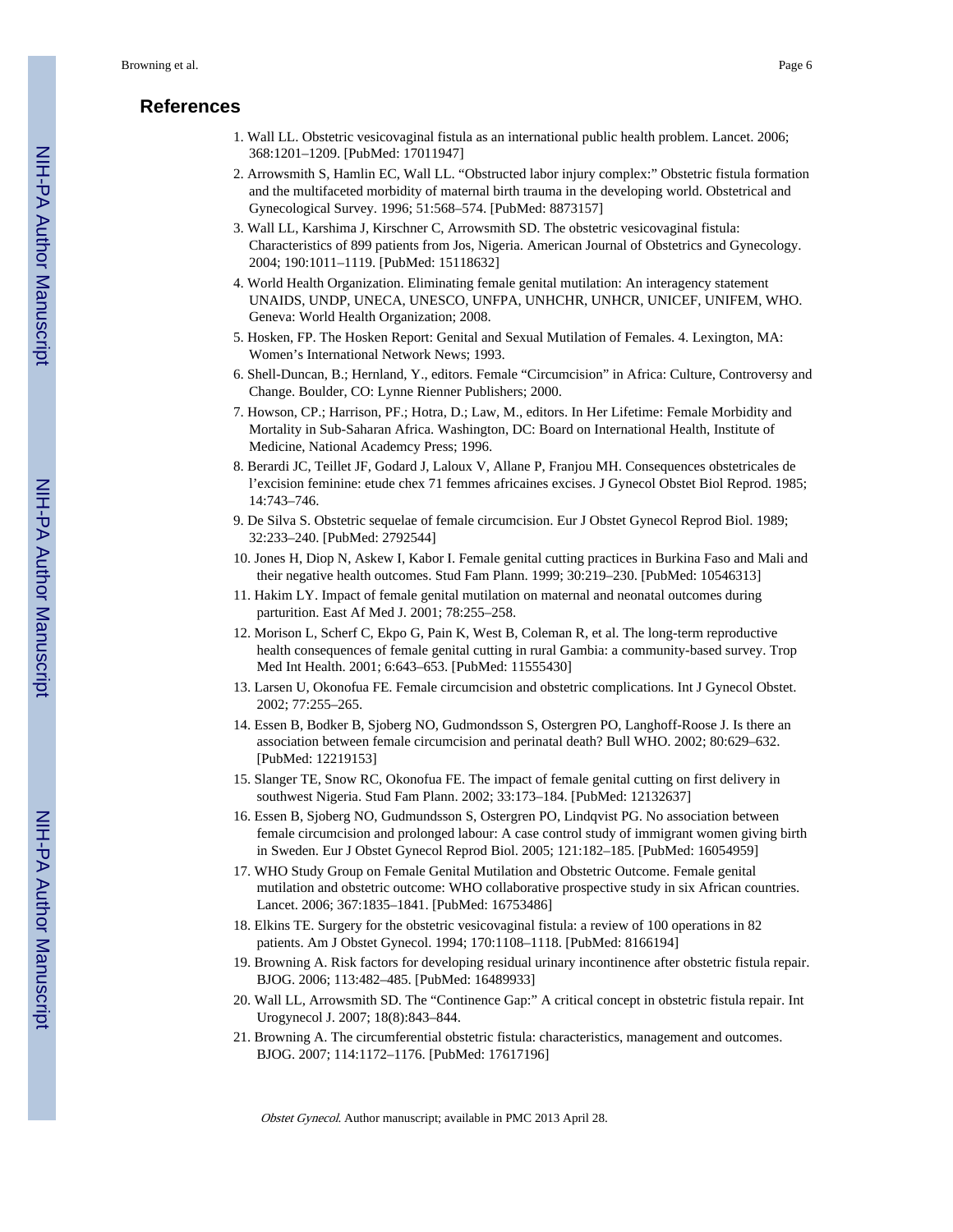- 22. Goh JTW, Browning A, Berhan B, Chang A. Predicting the risk of failure of closure of obstetric fistula and residual urinary incontinence using a classification system. Int Urogynecol J. 2008; 19:1659–1662.
- 23. Nardos R, Browning A, Chen CCG. Risk factors that predict failure after vaginal repair of obstetric vesicovaginal fistulae. Am J Obstet Gynecol. 2009; 200:578. e1–578.e4. [PubMed: 19200932]
- 24. Ethiopian Harmful Traditional Practices Association. Harmful Practices in Ethiopia. Addis Ababa; Ethiopia: 2007.
- 25. Goh JTW. A new classification for female genital tract fistula. Austral NZ J Obstet Gynecol. 2004; 44:502–504.
- 26. Goh JTW, Krause HG, Browning A, Chang A. Classification of female genitor-urinary tract fistula: Inter- and intra-observer correlations. J Obstet Gynaecol Res. 2009; 35:160–163. [PubMed: 19215564]
- 27. McNutt LA, Wu C, Xue X, et al. Estimating the relative risk in cohort studies and clinical trials of common outcomes. Am J Epidemiol. 2003; 157(10):940–943. [PubMed: 12746247]
- 28. Peterman A, Johnson K. Incontinence and trauma: Sexual violence, female genital cutting and proxy measures of gynecological fistula. Soc Sci Med. 2009; 68:971–979. [PubMed: 19128867]
- 29. Rouzi AA, Aljhadali EA, Amarin ZO, Abduljabbar HS. The use of intrapartum defibulation in women with female genital mutilation. Brit J Obstet Gynaecol. 2001; 108:949–951.
- 30. Vangen S, Stoltenberg C, Johansen REB, Sundby J, Stray-Pedersen B. Perinatal complications among ethnic Somalis in Norway. Acta Obstet Gynecol Scand. 2002; 81:317–322. [PubMed: 11952461]
- 31. Johnson EB, Reed SD, Hitti J, Batra M. Increased risk of adverse pregnancy outcome among Somali immigrants in Washington State. Am J Obstet Gynecol. 2005; 193:475–482. [PubMed: 16098873]
- 32. Small R, Gagnon A, Gissler M, Zeitlin J, Bennis M, Glazier RH, Haelterman E, Martens G, McDermott S, Urquia M, Vangen S. Somali women and their pregnancy outcomes postmigration: date from six receiving countries. BJOG. 2008; 115:1630–1640. [PubMed: 19035939]
- 33. Thierfelder C, Tanner M, Bodiang CM. Female genital mutilation in the context of migration: experience of African women with the Swiss health care system. Eur J Pub Health. 2005; 15:86– 90. [PubMed: 15788809]
- 34. Johansen REB. Care for infibulated women giving birth in Norway: An anthropological analysis of health care workers' management of a medically and culturally unfamiliar issue. Med Anthro Q. 2006; 20:516–544.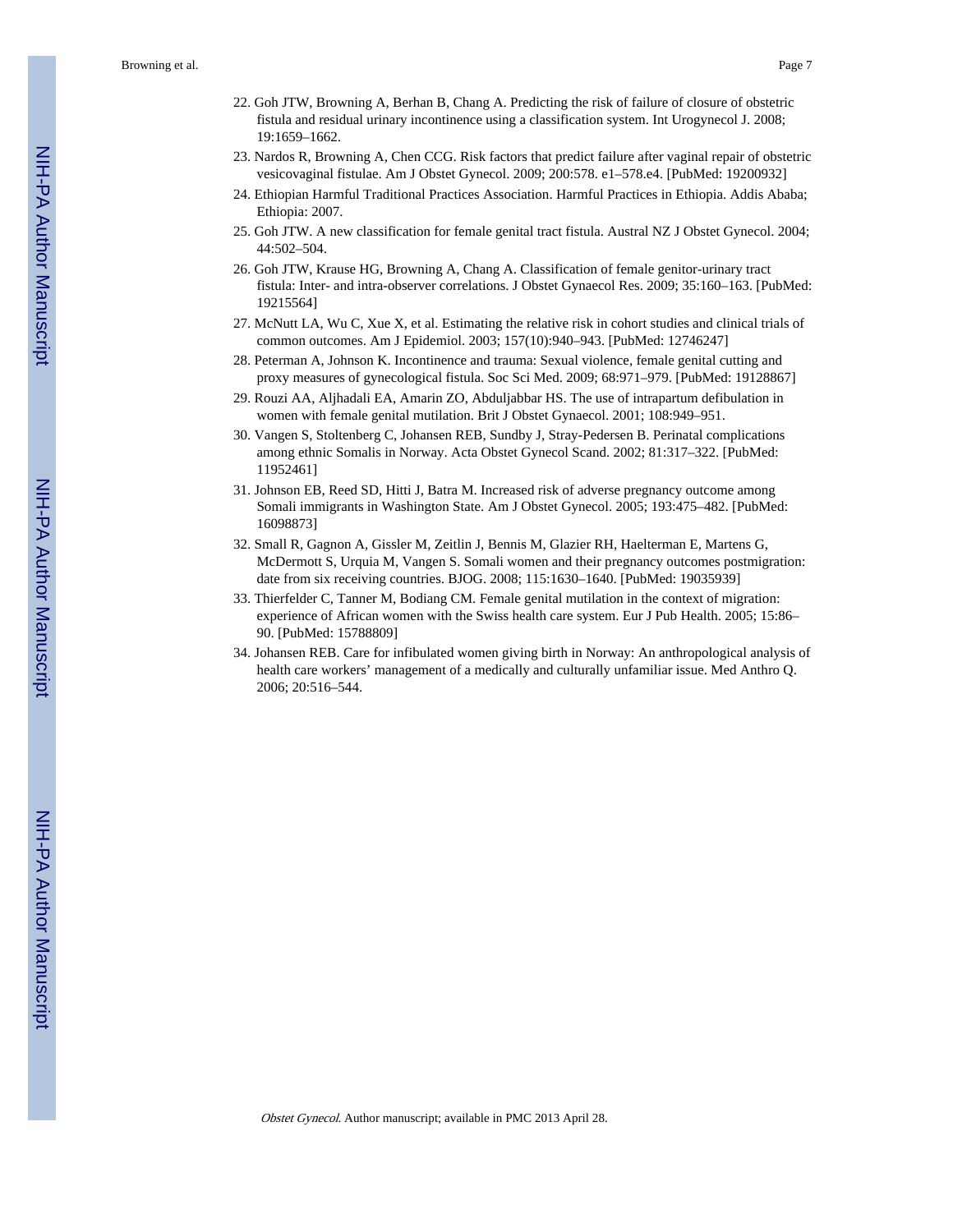Characteristics of patients with obstetric fistula with and without FGC

| <b>Patient variables</b>                | <b>No FGC 237</b> | FGC present 255 | P-value    |
|-----------------------------------------|-------------------|-----------------|------------|
| Age in years, mean (SD)                 | 28.2 (9.4)        | 28.7(9.9)       | 0.57       |
| Parity, mean (SD)                       | 3.1(2.8)          | 2.7(2.3)        | 0.08       |
| Days in labour, mean (SD)               | 2.8(1.5)          | 3.1(1.7)        | 0.04       |
| Time since delivery (months), mean (SD) | 38.5 (75.4)       | 46.3(82.6)      | 0.28       |
| <b>Stillbirth</b>                       |                   |                 | 0.84       |
| N <sub>o</sub>                          | 15                | 15              |            |
| Yes                                     | 221               | 238             |            |
| <b>Blanks</b>                           | 1                 | $\overline{c}$  |            |
| Type of fistula                         |                   |                 | $0.33\,^*$ |
| VVF only                                | 219               | 228             |            |
| RVF only                                | 3                 | 8               |            |
| Both present                            | 15                | 19              |            |

\* Calculated using Fisher's exact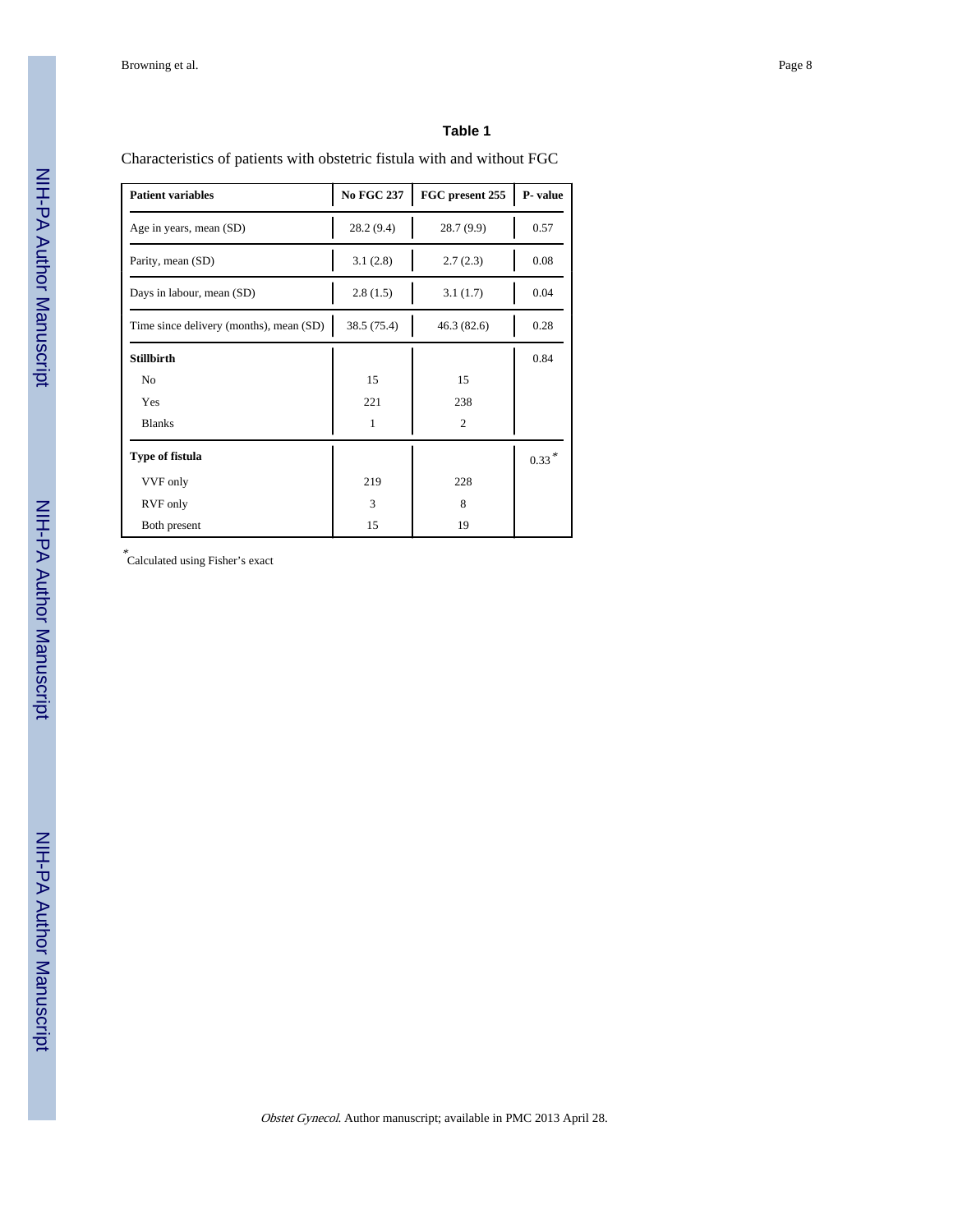Characteristics of patients with VVF (VVF alone and VVF and RVF)

| <b>Characteristics</b>                               | <b>No FGC 234</b> | FGC present 247 | P-value  |
|------------------------------------------------------|-------------------|-----------------|----------|
| Site of genitourinary fistula                        |                   |                 | 0.19     |
| Not involving urethra (Goh type 1)                   | 93 (39.7%)        | 84 (34%)        |          |
| Involving the urethra (Goh types 2-4)                | 141 (60.3%)       | 163 (66%)       |          |
| Size of genitourinary fistula                        |                   |                 | 0.34     |
| $<$ 1.5cm (Goh a)                                    | 110 (47%)         | 105 (42.5%)     |          |
| $1.5 - 3cm$ (Goh b)                                  | 57 (24.4%)        | 56 (22.7%)      |          |
| $>3cm$ (Goh c)                                       | 67(28.6%)         | 86 (34.8%)      |          |
| <b>Scarring</b>                                      |                   |                 | 0.13     |
| None or mild, vaginal length >6cm (Goh i)            | 131 (56%)         | 127 (51.4%)     |          |
| Mod to severe, vaginal length <6cm (Goh ii)          | 24 (10.3%)        | $17(7.9\%)$     |          |
| Circumferential or repeat case (Goh iii)             | 79 (33.7%)        | 103 (41.7%)     |          |
| <b>Result of operation</b>                           |                   |                 | $0.51$ * |
| Closed fistula                                       | 228 (97.5%)       | 236 (95.5%)     |          |
| Fistula not closed                                   | $5(2.1\%)$        | 8 (3.3%)        |          |
| Bladder not operated (no bladder remaining)          | $1(0.4\%)$        | $3(1.2\%)$      |          |
| Persistent incontinence with closed fistula hospital | $n=228$           | $n=236$         | 0.15     |
| N <sub>o</sub>                                       | 182 (79.8%)       | 175 (74.2%)     |          |
| Yes                                                  | 46 (20.2%)        | 61 (25.8%)      |          |
| <b>Urinary retention</b>                             | $n=228$           | $n=236$         | 0.64     |
| N <sub>0</sub>                                       | 211 (92.5%)       | 221 (93.6%)     |          |
| Yes                                                  | 17 (7.5%)         | 15 (6.4%)       |          |

\* Calculated using Fisher's exact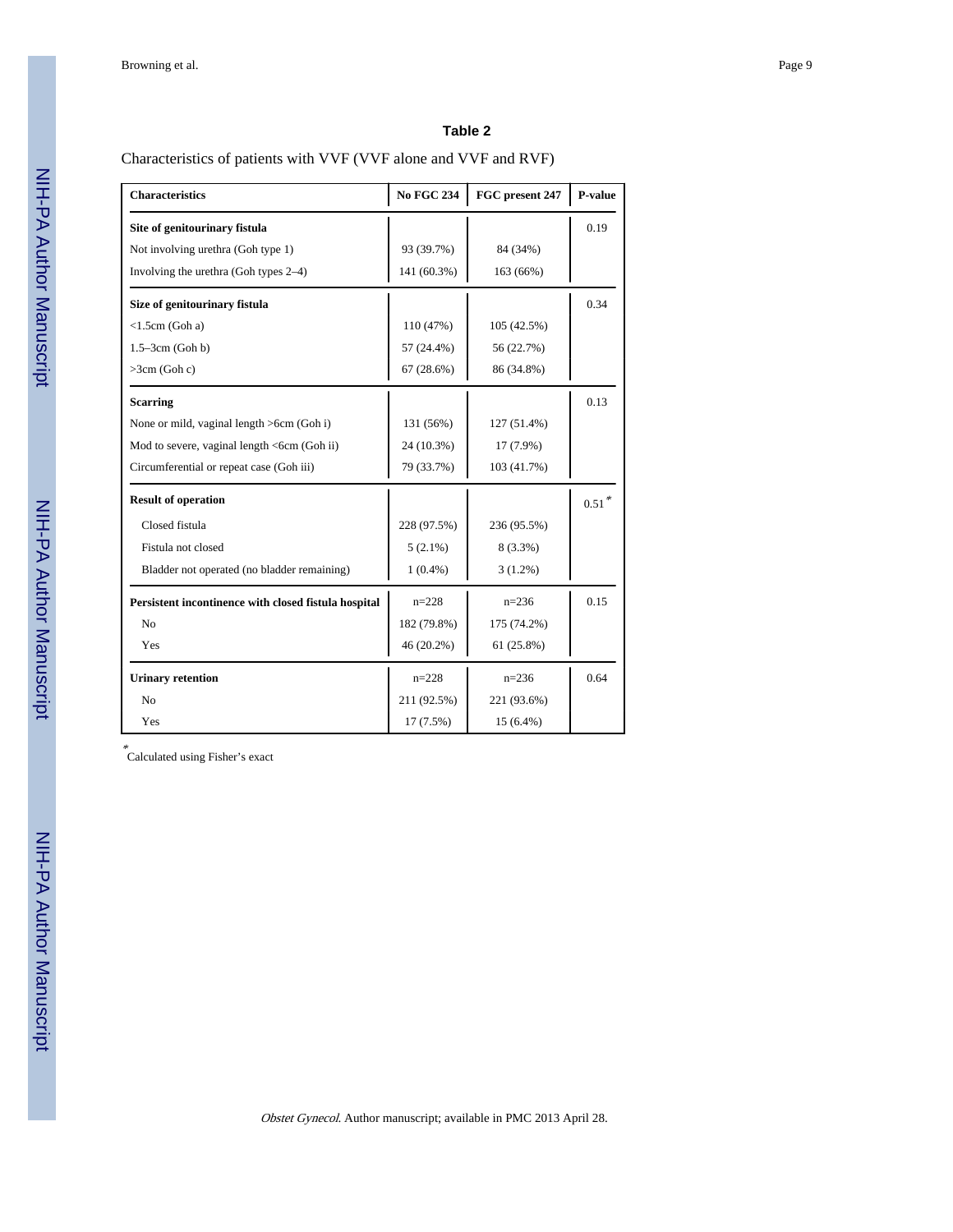# Characteristics of patients with RVF (isolated RVF and combined)

| <b>Characteristics</b>                                                        | <b>No FGC 18</b> | FGC present 27 | P-value    |
|-------------------------------------------------------------------------------|------------------|----------------|------------|
| Site of RVF $(\% )$                                                           |                  |                | $1.0*$     |
| $>3.5$ cm from hymen (Goh Type 1)                                             | $4(22.2\%)$      | 7(26%)         |            |
| $\leq$ 3.5cm from hymen (Goh types 2–4)                                       | 14 (77.8%)       | 20 (74%)       |            |
| <b>Size of RVF</b>                                                            |                  |                | $0.26*$    |
| $\langle$ 1.5cm (Goh a)                                                       | 3(16.7%)         | 11 (40.7%)     |            |
| $1.5 - 3cm$ (Goh b)                                                           | 7(38.9%)         | 7(26%)         |            |
| $>3cm$ (Goh c)                                                                | 8 (44.4%)        | $9(33.3\%)$    |            |
| <b>Scarring of RVF</b>                                                        |                  |                | $0.24$ $*$ |
| None or mild, vaginal length >6cm (Goh i)                                     | 5(27.8%)         | $3(11.1\%)$    |            |
| Mod to severe, vaginal length<6cm, circumferential or repeat (Goh ii and iii) | 13 (72.2%)       | 24 (88.9%)     |            |
| <b>Result of RVF operation</b>                                                |                  |                | N/A        |
| Closed fistula                                                                | 18               | 27             |            |
| Fistula not closed                                                            | $\Omega$         | 0              |            |

\* Calculated using Fisher's exact